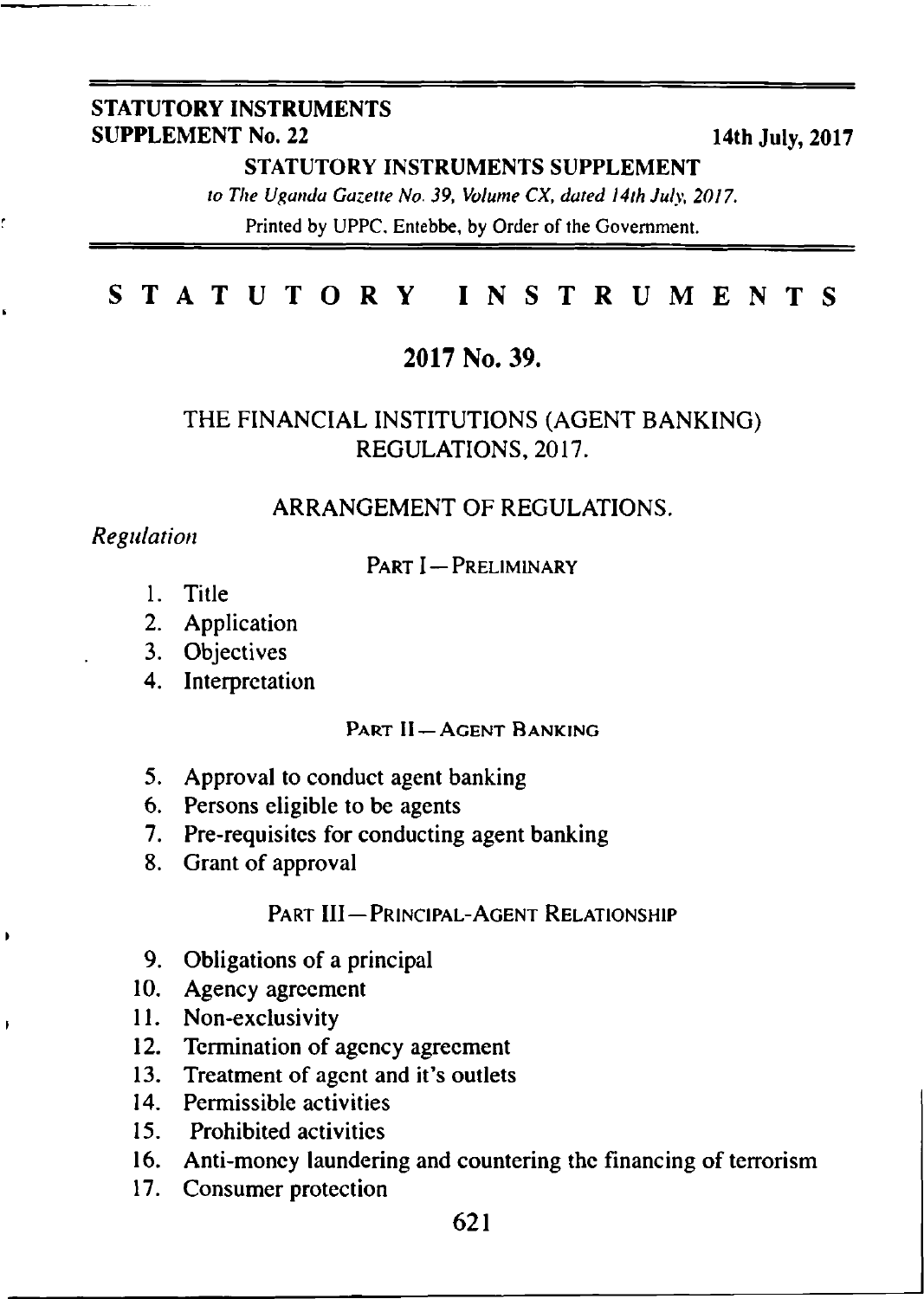# *Regulation*

## PART IV-SUPERVISION

| 18. | Supervision |
|-----|-------------|

19. Reporting and notification requirements

#### PART V-MISCELLANEOUS

 $\mathbf{I}$ 

 $\ddot{\bullet}$ 

 $\mathbf{I}$ 

20. Remedies and Administrative measures

### SCHEDULES

### Schedule 1

Form 1-Application form for approval to conduct agent banking Form 2-Agent suitability and assessment form

# Schedule 2

Agent banking operations

### Schedule 3

Agent notification form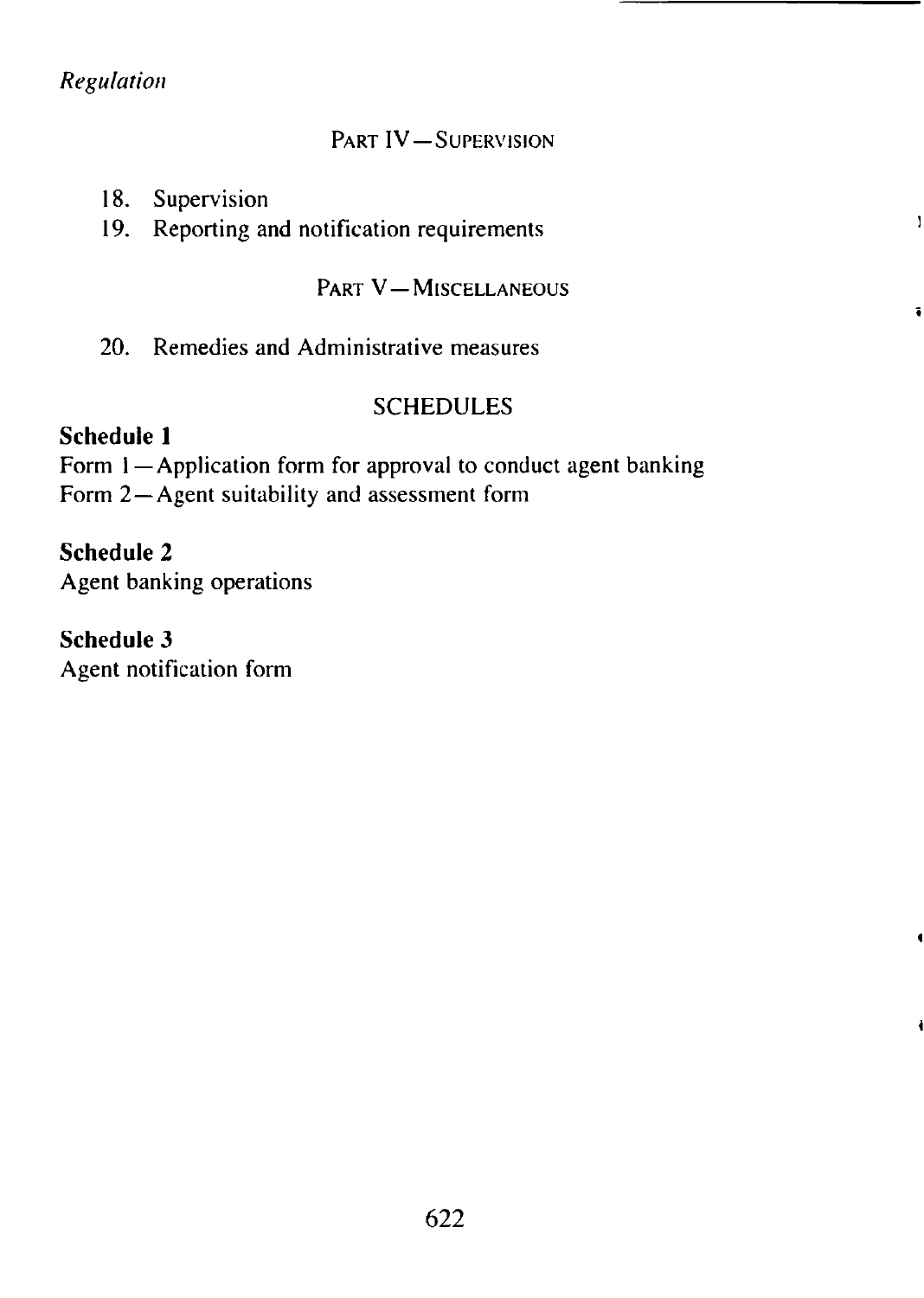# **STATUTORY INSTRUMENTS**

### **2017 No. 39.**

# **The Financial Institutions (Agent Banking) Regulations, 2017.**

*(Under sections 4(2b) and 131(lb) of the Financial Institutions Act, Act No. 2 o f 2004)*

In exercise of the powers conferred upon the Central Bank by section:  $4(2b)$  and  $131(1b)$  of the Financial Institutions Act,  $2004$ , and in consultation with the Minister responsible for finance, these Regulation: are made this 21st day of June, 2017.

### PART I - PRELIMINARY

#### **1. Title**

Ì,

Ì

j

Ì

These Regulations may be cited as the Financial Institutions (Agen Banking) Regulations, 2017.

#### **2. Application**

These Regulations apply to all financial institutions in Uganda and thei agents.

### **3. Objectives**

The objectives of these Regulations are—

- (a) to provide for agent banking as a delivery channel for offering banking services in a cost effective manner to foster financia inclusion;
- (b) to set out activities which may be carried out by an agent anc to provide a framework for offering agent banking services and
- (c) to provide a set of minimum standards of customer protectioi and risk management to be adhered to in the conduct of agen banking.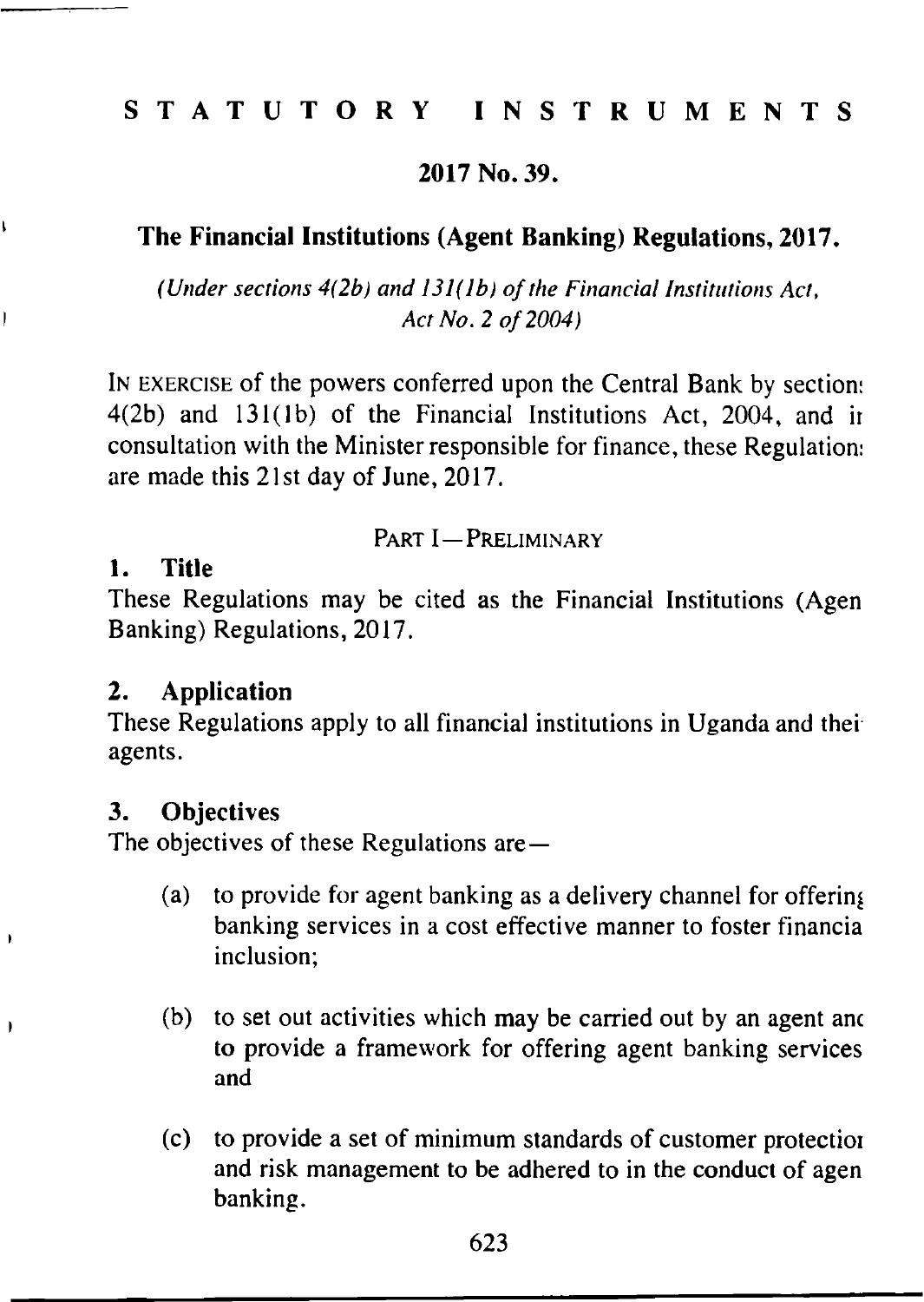# **4. Interpretation**

In these Regulations, unless the context otherwise requires—

"Act" means the Financial Institutions Act, Act No.2 of 2004;

"agent" means a person contracted by a financial institution to provide financial institution business on behalf of the financial institution in accordance with the Act and these Regulations;

4

- "agent banking" means the conduct by a person of financial institution business on behalf of a financial institution as may be approved by the Central Bank;
- "branch" means a place of business which forms a legally dependent part of a financial institution and which conducts directly all or some of the operations inherent in the business of the financial institution;
- "financial institution" means a company licensed to carry on or conduct financial institutions business in Uganda and includes a commercial bank, merchant bank, mortgage bank, post office savings bank, credit institution, a building society, an acceptance house, a discount house, a finance house, an Islamic financial institution or any institution which by regulations issued under the Act is classified as a financial institution by the Central Bank;
- "parent branch" means the branch responsible for the operations of an agent or agent outlet;
- "principal" means a financial institution that contracts an agent to < do any act for him or her, to represent him or her, in dealing with a third party;
- "real time" means the electronic processing of instructions instantaneously upon data entry or receipt of a command;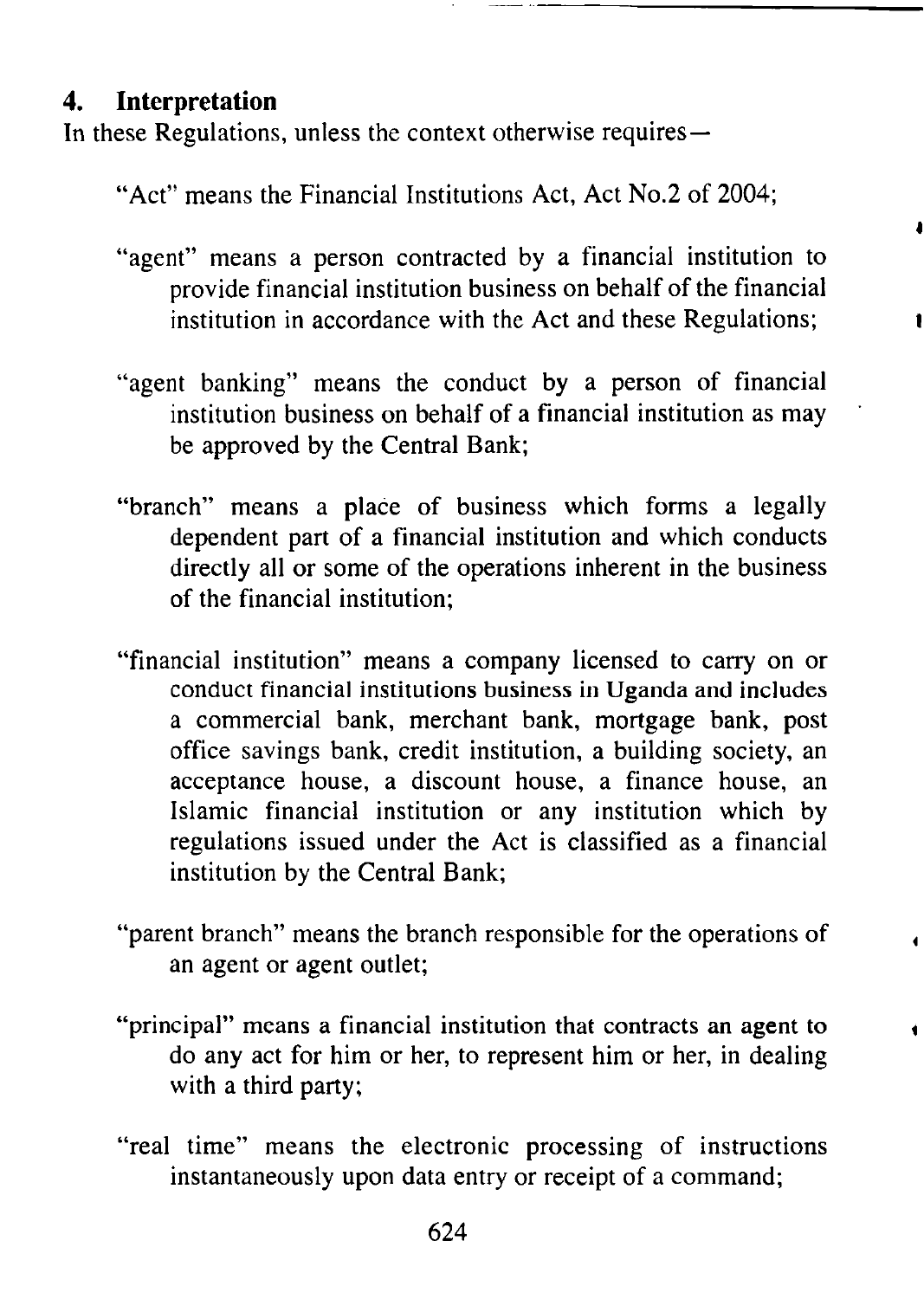- "suspicious transaction" refers to a transaction which is inconsistent with a customer's known legitimate business or personal activities or with the normal business for that type of account or business relationship, or a complex and unusual transaction or complex or unusual pattern of transaction;
- "two-factor authentication" refers to the identification of a user by means of the combination of two different components which the user knows, possesses or something that is inseparable from the user.

# PART II - AGENT BANKING

# **5. Approval to conduct agent banking**

ł

(1) A financial institution shall not conduct agent banking in Uganda without the prior written approval from the Central Bank.

(2) An application for approval to conduct agent banking shall be made to the Central Bank in Form 1 specified in Schedule 1.

(3) An application shall provide the following information—

- (a) the strategy for agent banking including—
	- (i) the number of agents per district for the next twelve months;
	- (ii) management of the agent network including agent training, agent supervision and liquidity management.
- (b) the proposed technology platform to run the agent banking, which must be capable of processing instructions issued electronically in real time;
- (c) the agent selection due diligence policy and procedures;
- (d) the policies and procedures applicable to the provision of services through agents; and
- (e) the services intended to be provided through agents;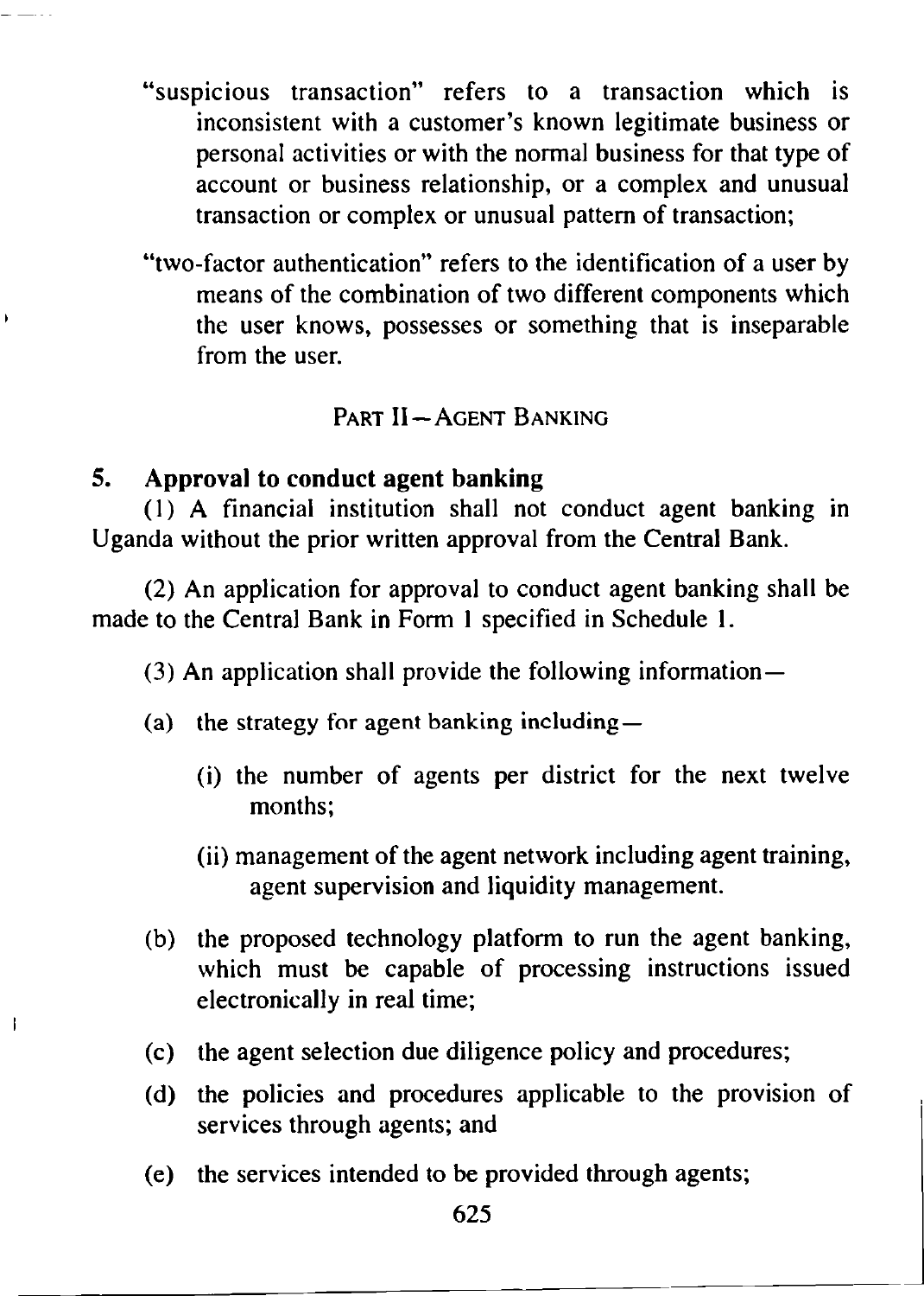(4) The application shall be accompanied with the following supporting documents—

- (a) a draft of the agency agreement between the financial institution and the agent; and
- (b) a risk management framework for agent banking.

(5) In addition to the requirements in subregulation (2), the Central Bank may request for additional information as it may consider necessary.

## **6. Persons eligible to be agents**

(1) A person shall not be appointed as an agent by a financial institution unless that person is—

- (a) a sole proprietorship;
- (b) a partnership;
- (c) a company;
- (d) a cooperative society;
- (e) a microfinance institution; or
- (f) an entity approved by the Central Bank.

(2) A financial institution shall not conduct agent banking with its employees, affiliates or associates.

# **7. Pre-requisites for conducting agent banking**

(1) A financial institution shall put in place an effective agent selection process and carry out due diligence on every person it intends to engage as an agent.

(2) A person shall not be appointed as an agent, unless the person—

÷

 $\mathbf{I}$ 

(a) has for consecutive six months prior to the making of the application operated an account in a financial institution licensed by the Central Bank;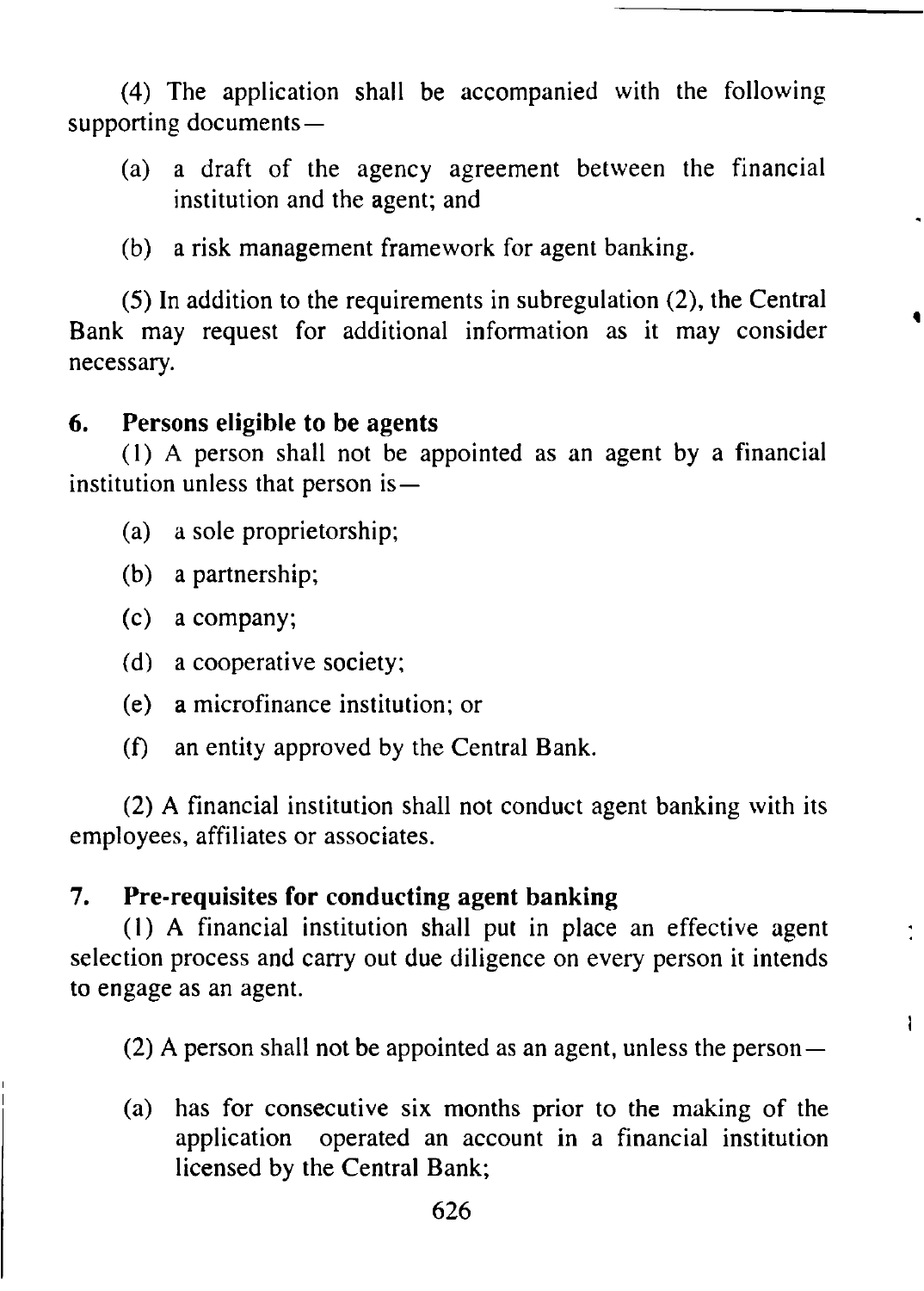- (b) has a licensed business;
- (c) has a physical address;
- (d) has adequate and secure premises; and
- (e) has been engaged in the licenced business under subregulation (2)(b) for at least twelve months.

(3) A financial institution shall conduct a suitability assessment on the person using Form 2 specified in Schedule 1.

(4) Notwithstanding subregulation (1), the Central Bank shall vet and approve each person selected by a financial institution to act as it's agent for purposes of conducting agent banking.

# **8. Grant of approval**

 $\lambda$ 

ł

Where the Central Bank is satisfied that all the application requirements have been satisfied by a financial institution, the Central Bank shall, within three months of receipt of all the requisite information, communicate its decision regarding the application to the financial institution.

PART III - PRINCIPAL-AGENT RELATIONSHIP

# **9. Obligations of a financial institution**

(1) A financial institution approved to conduct agent banking is liable for the actions or omissions of it's agent relating to agent banking.

(2) A financial institution shall—

- (a) assign each agent or agent outlet a unique identification number;
- (b) assign each agent or agent outlet to a specific parent branch;
- (c) display a list of agents at the agents' respective parent branch;
- (d) ensure that the technological infrastructure supporting agent banking runs effectively;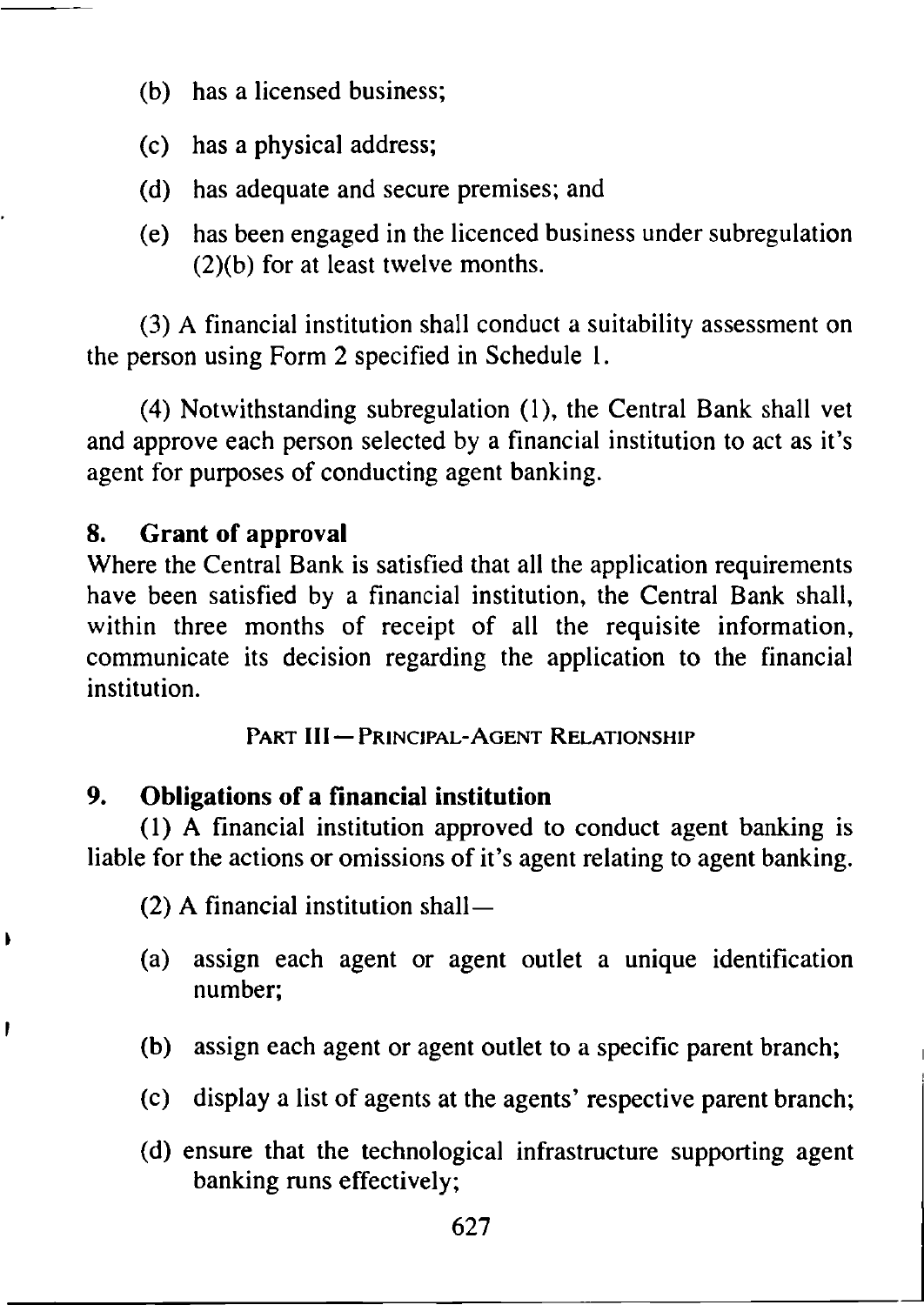- (e) put in place adequate and secure technological infrastructure capable of processing all transactions in real time;
- (f) ensure that agents have appropriate equipment to carry out agent banking, including the ability to generate hard copies of transaction receipts;
- (g) ensure that agents receive appropriate training and are provided with the necessary manuals and supporting tools and procedures;
- (h) ensure appropriate management and supervision of all agents;
- (i) set limits and monitor compliance within such limits;
- (j) ensure that all agents provide services in accordance with consumer protection requirements determined by the Central Bank;
- (k) compensate agents for the services rendered as per the contract;
- (l) update the Central Bank periodically on its agent network in accordance with regulation 19;
- (m) ensure that all agents comply with the requirements of these Regulations.

(3) Subject to subregulation (4), an agent shall not use as part of its name words like "bank", "financial institution", "financial intermediary" or their derivatives or any other word suggesting that the agent is itself a financial institution;

(4) An agent who is permitted under any applicable law to use the words "bank", "financial institution", "financial intermediary" or their derivatives or any other word suggesting that the agent is itself a financial institution is exempted from the generality under subregulation (3).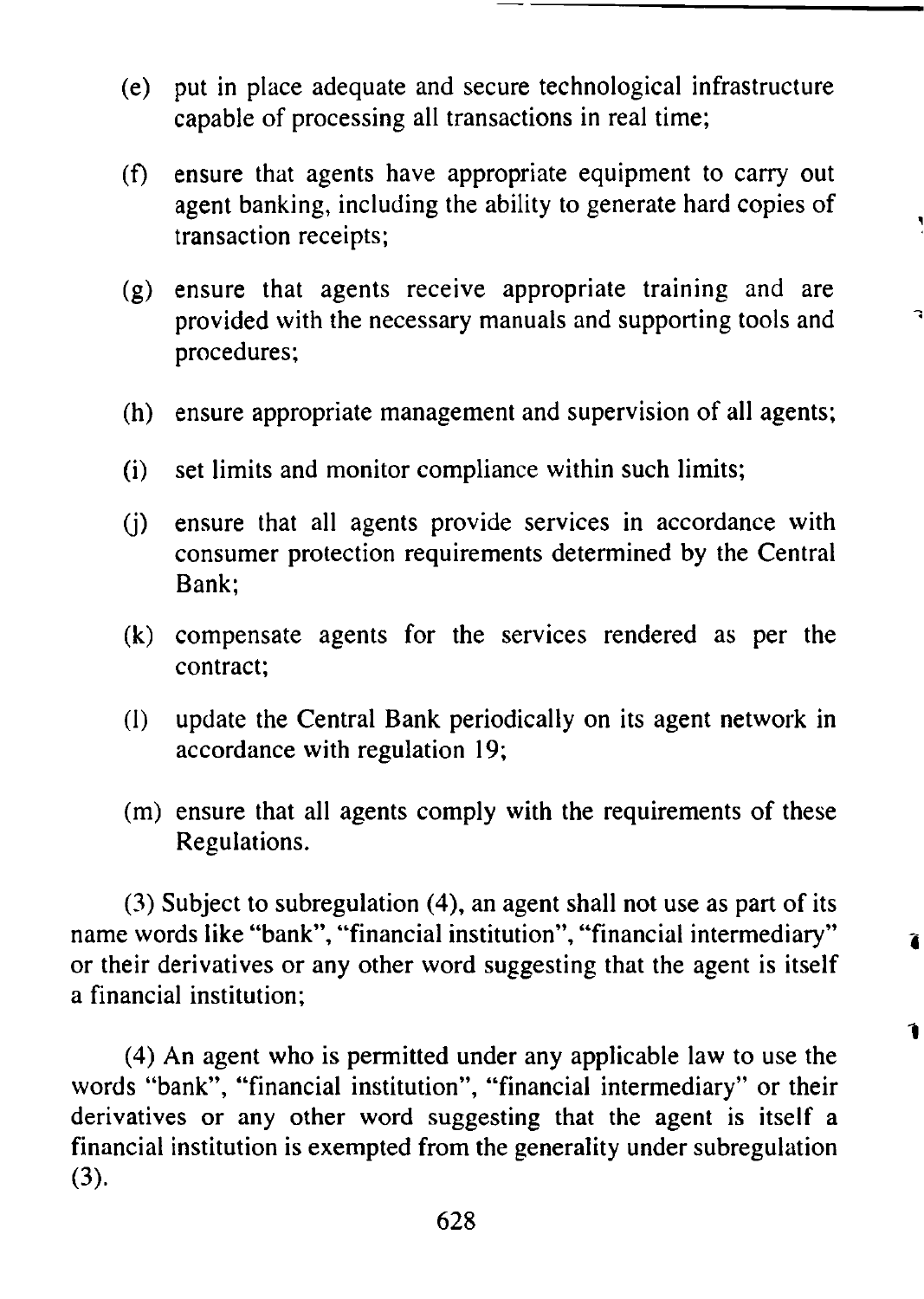## **10. Agency agreement**

(1) A financial institution approved to conduct agent banking shall enter into a written agreement with each agent before the agent conducts business on behalf of the financial institution.

(2) A person shall not offer financial services on behalf of a financial institution without a valid agency agreement.

(3) An agency agreement under subregulation (1), shall —

- (a) specify the liability of any acts or omissions of the agent to the extent of the agent's express or implied authority, to be born by the financial institution;
- (b) set out the services to be provided by the agent;
- (c) set out the activities the agent is prohibited from engaging in;
- (d) provide for the remuneration arrangement;
- (e) set out the anti-money laundering and countering the financing of terrorism arrangements including a requirement for an agent to report suspicious transactions to the financial institution;
- (f) provide the responsibilities and liabilities of the agent and the financial institution;
- (g) require that all information or data the agent collects in relation to agent banking is property of the financial institution and subject to data protection requirements;
- (h) provide for the power of the Central Bank to access any information, systems and premises related to the agent;
- (i) set out transaction limits of the agent;
- (j) specify the terms and conditions of termination of the agent agreement;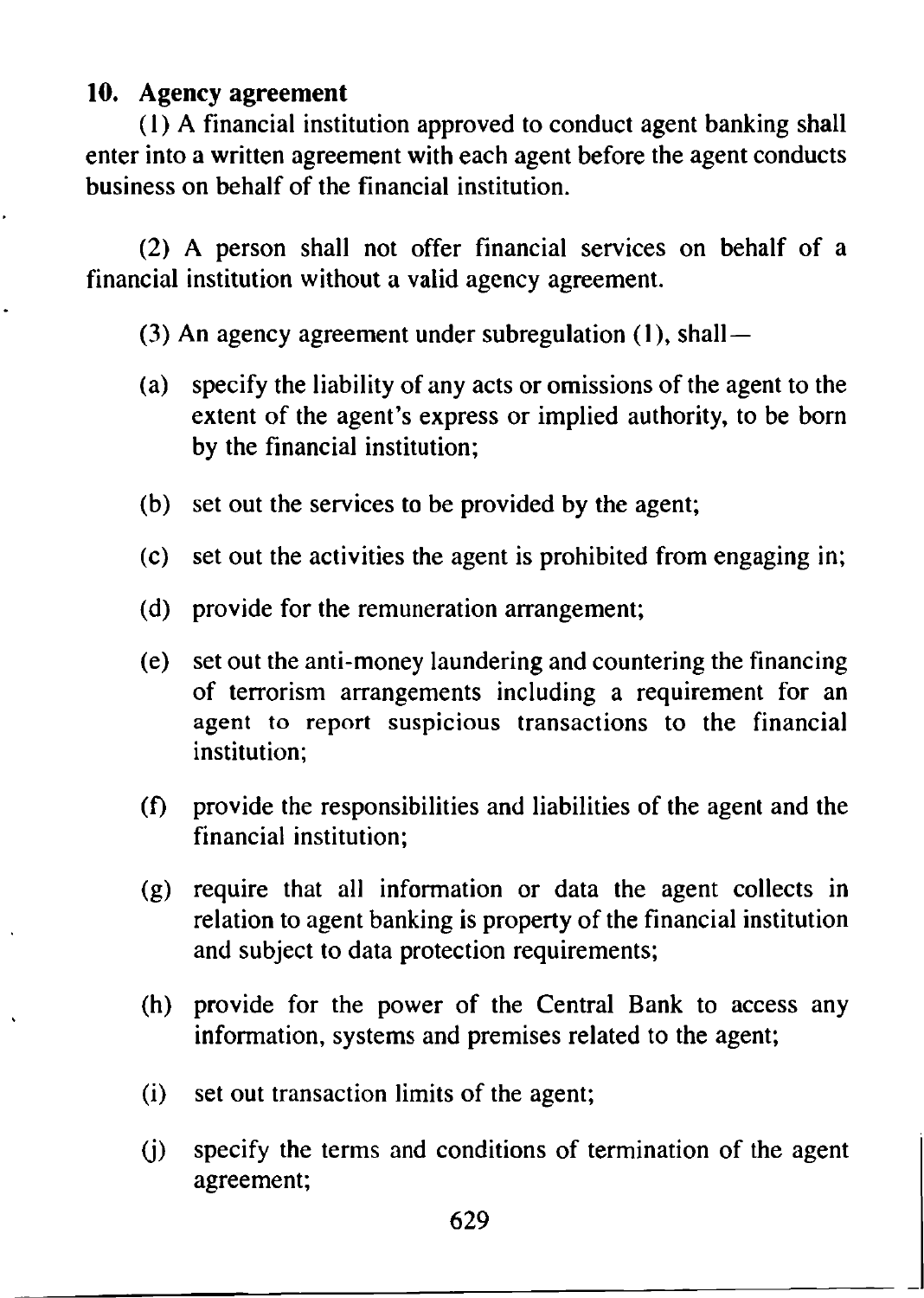- (k) provide that the Central Bank can direct the termination of the agreement as it deems appropriate;
- (l) set out transitional clause on rights and obligations of the financial institution- and the agent upon termination or cessation of the agency agreement;
- (m) specify that employees of the agent shall not be treated as employees of the financial institution.

# **11. Non-exclusivity**

(1) An agreement between a financial institution and an agent shall not include a provision prohibiting the agent from conducting agent banking with other financial institutions.

(2) An agent may provide agent banking for other approved financial institutions provided that—

- (a) the agent has entered into an agency agreement with each financial institution for provision of agent banking services; and
- (b) the agent has the capacity to manage the transactions for the different financial institutions.

 $\cdot$   $\cdot$ 

(3) A financial institution shall assess the capacity of an agent to manage transactions for different financial institutions under subregulation  $(2)(b)$  in terms of  $-$ 

- (a) space;
- (b) technology; and
- (c) adequacy of funds or float of the agent.

(4) Without prejudice to subregulation (2), an agent shall not be discriminated against on grounds of providing agent banking services to more than one financial institution.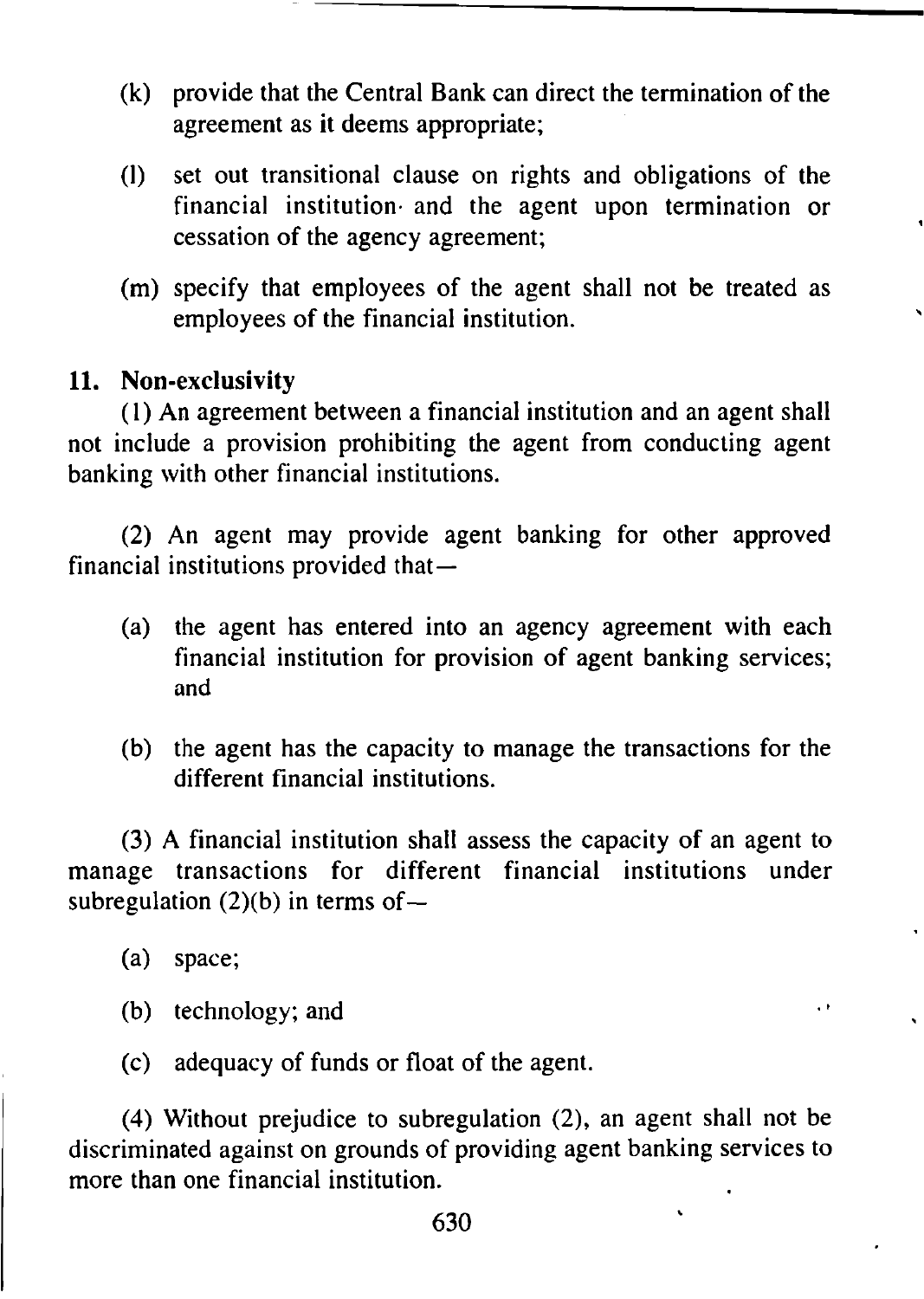(5) For purposes of subregulation (4), "discriminate" means to give different treatment to different agents attributed only or mainly to their respective agent banking with more than one financial institution.

# **12. Termination of agency agreement**

(1) Every agency agreement shall provide for termination of the agreement.

(2) Notwithstanding subregulation (1), an agency agreement may be terminated by the financial institution, if an agent—

- (a) carries on agent banking when its licenced business has ceased;
- (b) is convicted of a criminal offence involving fraud, dishonesty or other financial impropriety;
- (c) sustains a financial loss or damage to such a degree which, in the opinion of the financial institution, makes it impossible for the agent to gain its financial soundness within three months from the date of the loss or damage;
- (d) is being dissolved or wound up through court or otherwise;
- (e) in case of a sole proprietor, he or she dies or becomes mentally incapacitated;
- (f) transfers, relocates or closes its place of agent banking without prior written consent of the financial institution;
- (g) fails to renew or does not hold a valid business licence; or
- (h) contravenes these Regulations.

1

(3.) Where an agency agreement is terminated, the financial institution shall cause a notice of the termination to be published within the locality of the premises where the agent was operating or in any other way or manner as to inform the general public of the cessation of the agency agreement.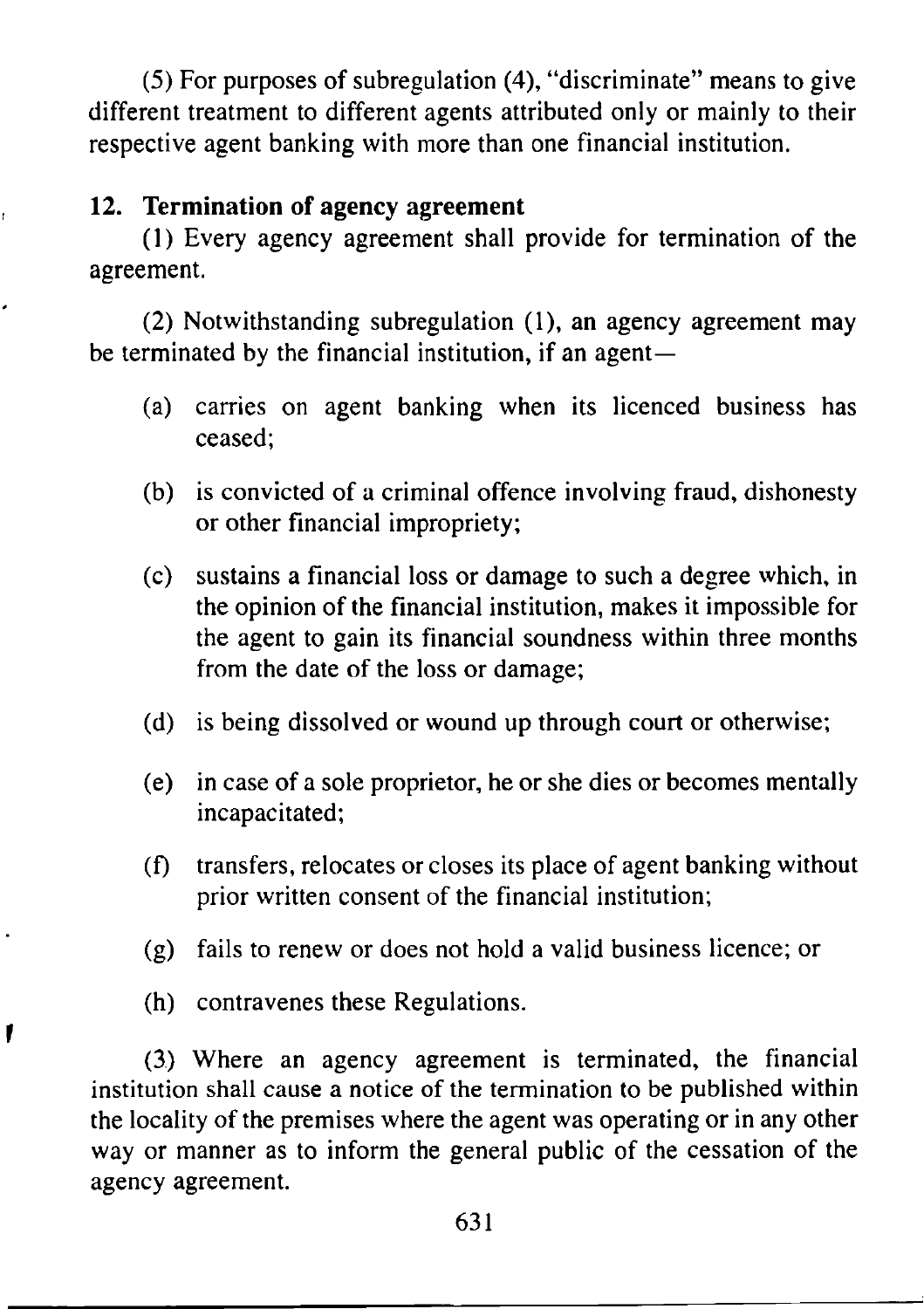# **13. Treatment of agent and its outlets**

(1) An agent with an outlet whose operations or activities are managed, controlled, supervised or subject to the direction of the head office of the agent and has no separate legal existence from it, shall be part of the agent for purposes of qualifying to be an agent.

(2) An agent shall be liable for any acts or omissions of its outlet.

(3) Notwithstanding subregulation (1) and (2), a financial institution shall obtain approval from the Central Bank for each outlet of its agent.

### **14. Permissible activities**

(1) An agent may provide any of the following services in conducting agent banking—

- (a) the collection and forwarding of information and supporting documents for account opening or applications for payment instruments;
- (b) cash deposit and cash withdrawal;
- (c) the payment services including bill payments;
- (d) money transfers;
- (e) facilitating disbursement and repayment of loans;
- (f) the receipt and forwarding of documents in relation to loans and leases and any other permitted products;
- (g) payment of retirement and social benefits;
- (h) account balance enquiry;
- (i) the provision of account statements;
- (j) the provision of a communication and distribution channel for the institution;
- (k) any other activity as the Central Bank may approve.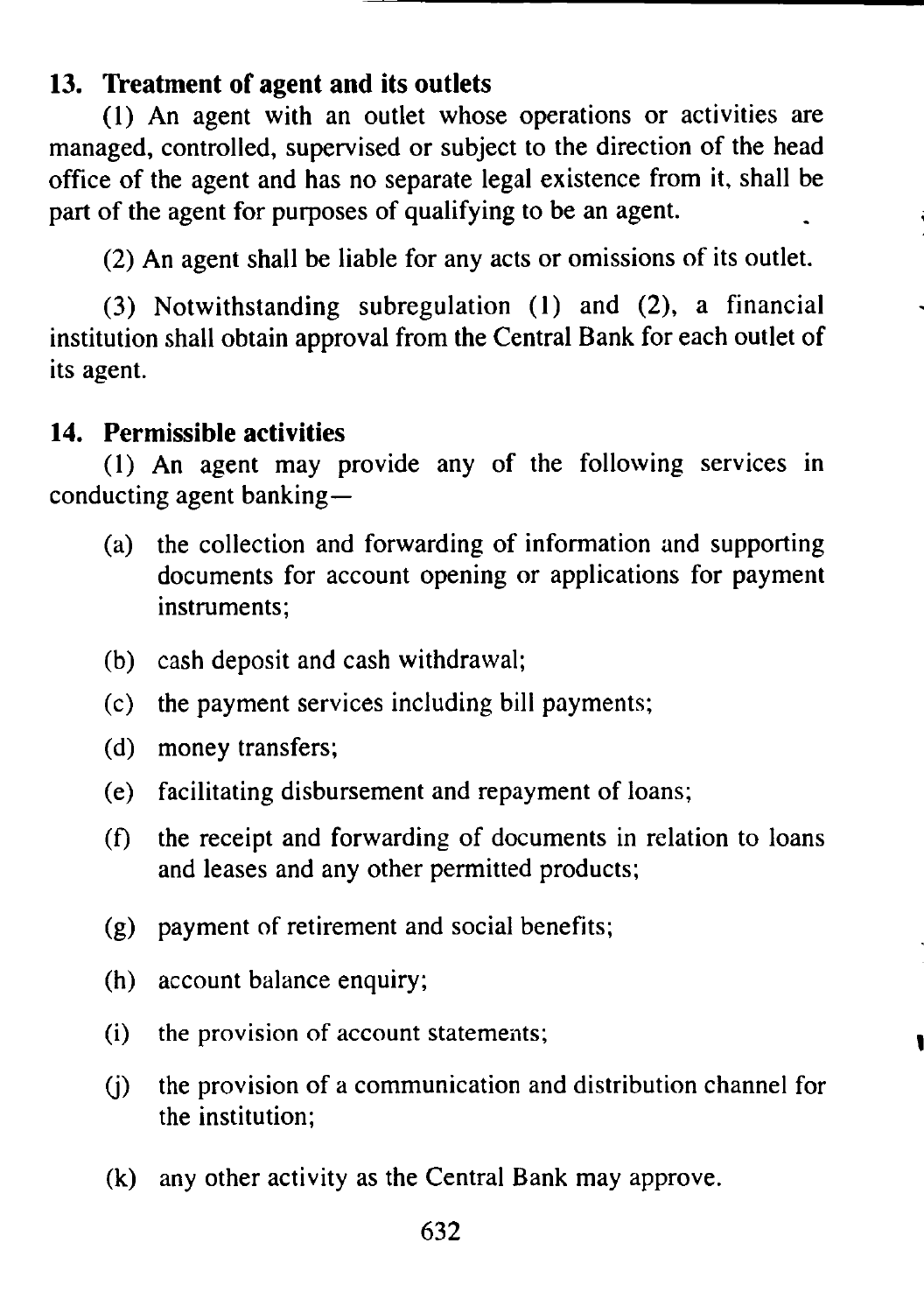(2) A financial institution shall determine, based on risk assessment and due diligence on the agent, which of the activities under subregulation (1) an agent shall provide.

# **15. Prohibited activities**

(1) An agent shall not—

- (a) offer financial institution business on its own accord, except where it is the agent's principal business as at the time of engagement;
- (b) continue with the agency banking where it has a proven criminal record involving fraud, dishonesty, integrity or any other financial impropriety;
- (c) provide, render or hold out to be providing or rendering any banking service which is not specifically permitted in the agency agreement;
- (d) operate or carry out a transaction when the system is down or when there is any communication failure in the system, or in the customer's absence;
- (e) carry out a transaction when a system generated receipt or acknowledgement of the transaction cannot be generated;
- (f) charge fees directly to customers;
- (g) undertake cheque deposits or encashment of cheques;
- (h) distribute cheque books;
- (i) distribute debit cards, credit cards or PIN mailers;
- (j) conduct foreign exchange transactions;
- (k) subcontract other persons to provide agency banking services;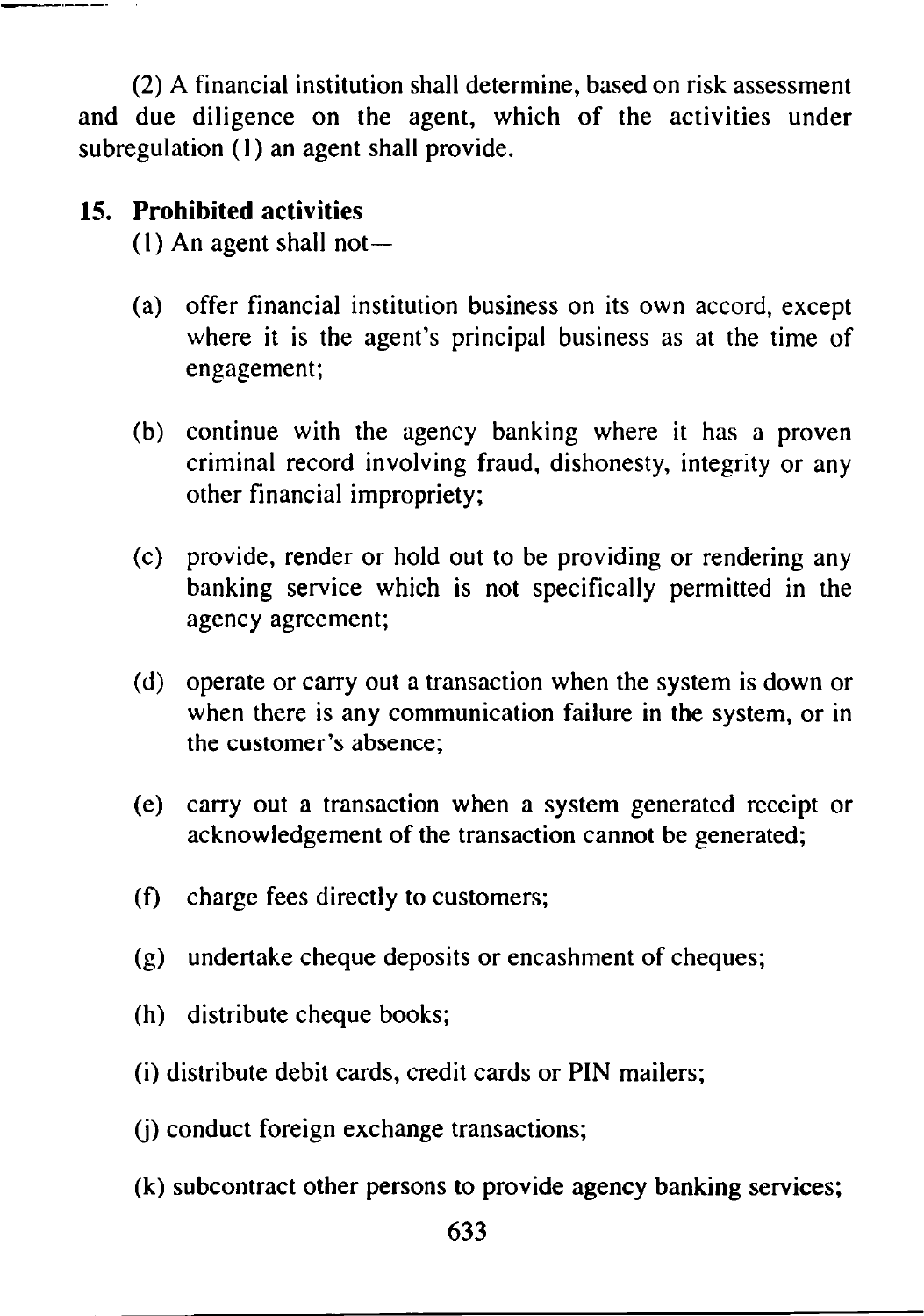- (1) provide agency banking services at a location other than the physical address of the agent;
- (m) open accounts, grant loans or advances or carry out any appraisal function for purposes of opening an account or granting of a loan or any other facility except as may be permitted by any other written law to which the agent is subject; or
- (n) be a guarantor to the financial institution's clients.

(2) A financial institution shall stop all agent banking relations with its agent, if in the opinion of the financial institution, the agent's licenced business has ceased or significantly diminished;

# **16. Anti-money laundering and countering the financing of terrorism.**

(1) A financial institution shall train its agents on anti-money laundering and combating of financing of terrorism requirements as provided for in the Anti-Money Laundering Act, 2013 and Anti-Terrorism Act, 2002.

(2) A financial institution shall set limits for purposes of combating money laundering and terrorist financing.

(3) The financial institution shall notify the Central Bank of the limits set under subregulation (2) or any revisions made on the limits.

(4) For avoidance of doubt, the Central Bank reserves the right to direct a revision of any limits set under subregulation (2).

# **17. Consumer protection.**

(1) A financial institution granted approval to conduct agent banking under these Regulation shall—

(a) put in place adequate policies and procedures to address financial consumer protection; and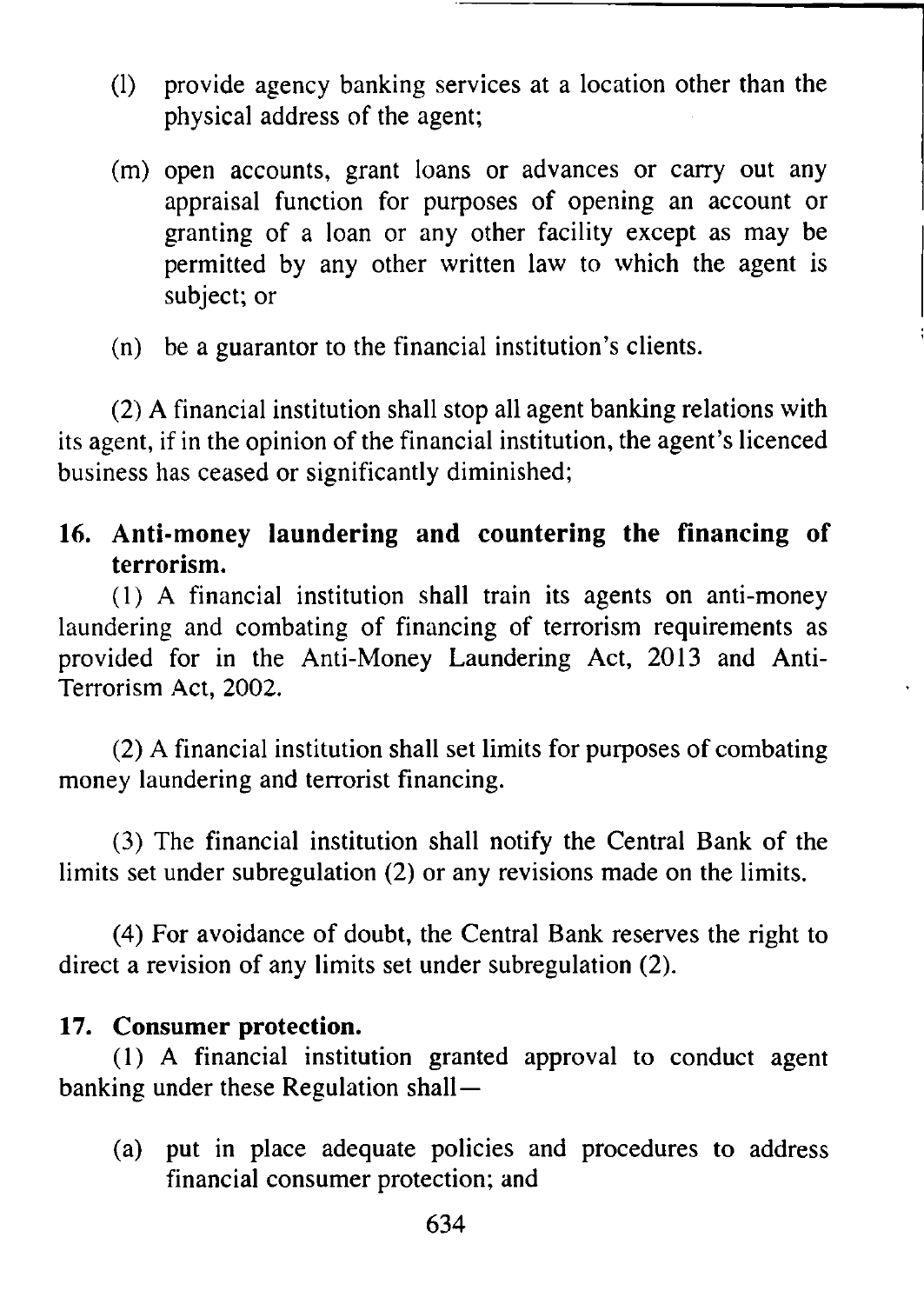(b) ensure that all its agents conduct business in accordance with consumer protection requirements applicable to the financial institution.

(2) Subject to subregulation (1), a financial institution shall also ensure that—

- (a) every transaction—
	- (i) is effected in real time;
	- (ii) requires at least two-factor authentication; and
	- (iii) generates a standard, easily identifiable copy system receipt or acknowledgement with the name of the financial institution, unique identification number of the agent who processed the transaction and a unique transaction reference number;
- (b) the agent clearly displays in a conspicuous place at its premises of operation of agent banking—
	- (i) the signage of the financial institution which shall include the responsible parent branch, the agent's unique identification number and the dedicated telephone line through which customers can contact the financial institution;
	- (ii) a list of the services offered and the prohibited activities;
	- (iii) a written notice that no charges or fees are levied at the agent location; and
	- (iv) all fees and charges imposed on services or products under agent banking.
- (c) the agent shall avail for inspection key facts documents for products which are being advertised or offered through the agent;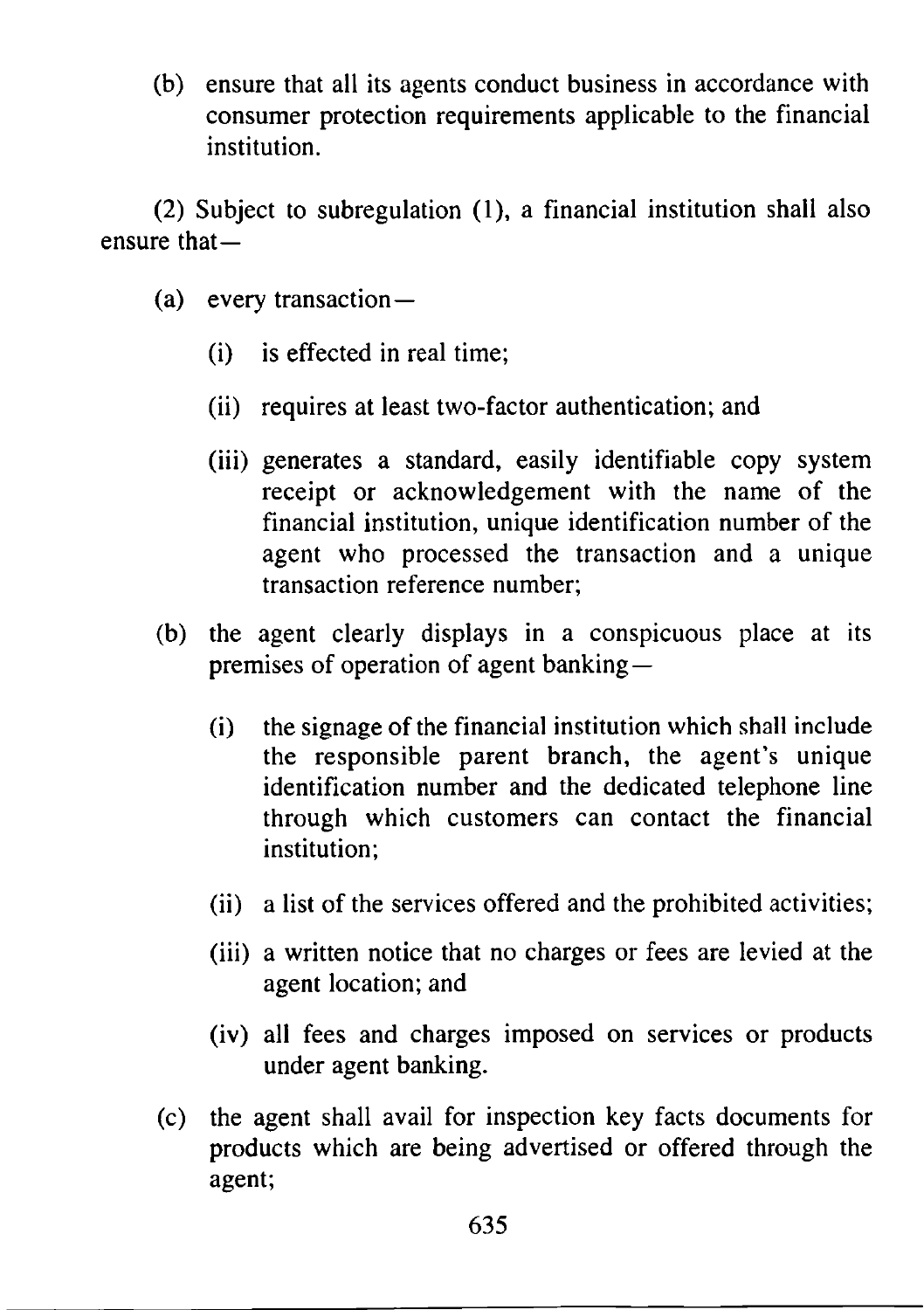- (d) complaints are handled by the financial institution in an appropriate and effective manner, such that—
	- (i) information about procedures for handling complaints is easily available at an agent's location or its outlet;
	- (ii) every agent is trained on receiving complaints and handling their resolution or escalation;
	- (iii) a dedicated toll free telephone line for complaint resolution is provided; and
	- (iv) all records are kept for each complaint lodged;
- (e) both the financial institution and it's agent shall uphold—
	- (i) privacy and confidentiality of customer information and data; and
	- (ii) data protection.

PART IV-SUPERVISION

# **18. Supervision**

(1) A financial institution shall ensure that all its agents comply with these Regulations and other relevant regulatory provisions.

(2) Notwithstanding subregulation (1), the Central Bank has power  $to-$ 

- (a) request for any information from an agent at any time where it deems it necessary;
- (b) carry out an examination of an agent;
- (c) appoint an appropriate professional at the cost of the financial institution, to conduct a special audit on an agent banking service;
- (d) direct an agent to take any action or cease from any conduct as it may be deemed necessary;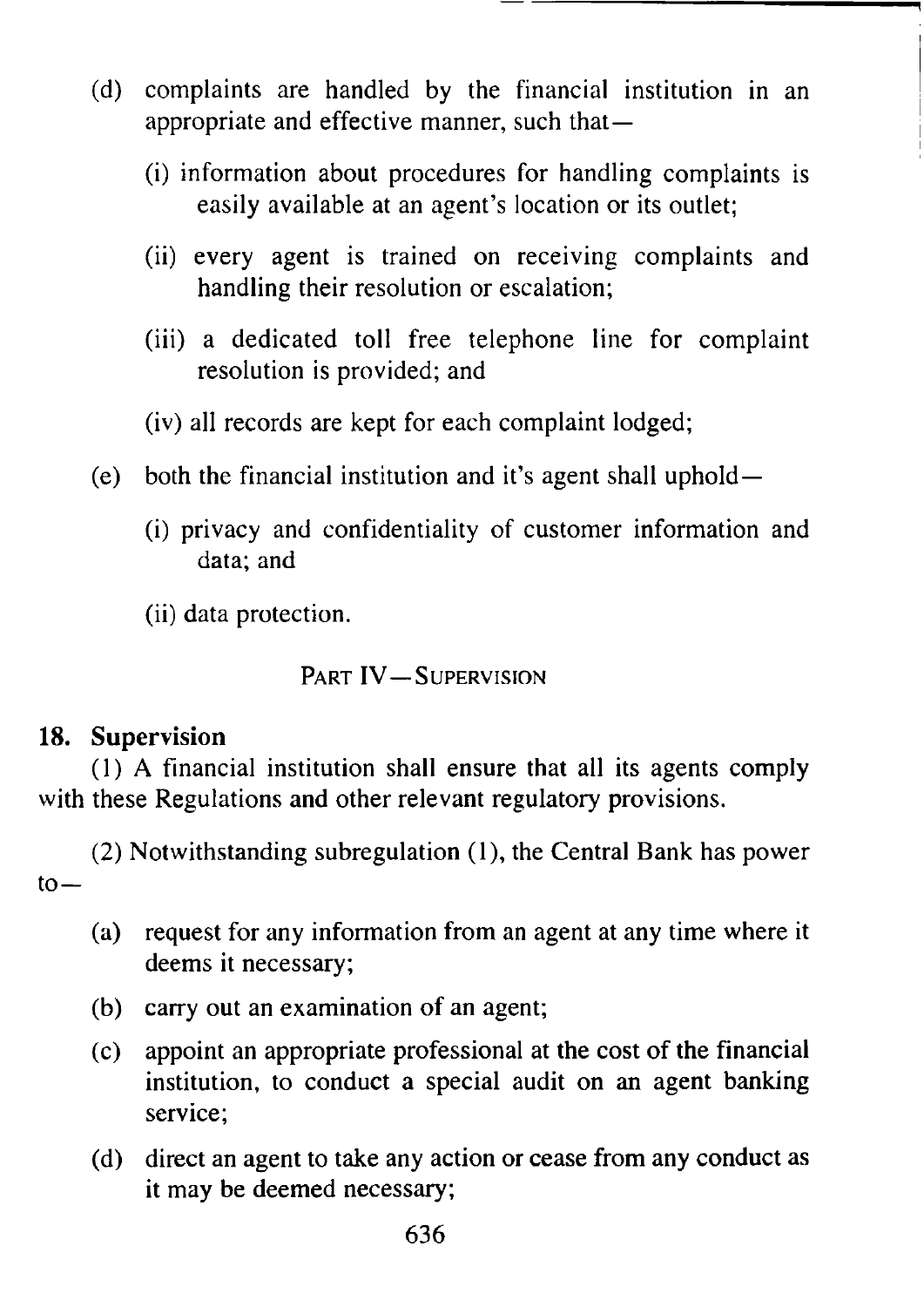- (e) direct the termination of an agency agreement or closure of an agency business as it deems it fit; or
- (f) direct a financial institution to take measures against an agent.

# **19. Reporting and notification requirements**

(1) A financial institution shall provide monthly reports to the Central Bank on its agent banking operations as specified in Schedule 2.

(2) Unless otherwise advised by the Central Bank, a financial institution shall notify the Central Bank at the end of every month of  $-$ 

- (a) new agents;
- (b) new outlets of agents proving agent banking;
- (c) exited agents and outlets; and
- (d) any changes made to particulars of each agent as specified in Schedule 3.

# PART V-MISCELLANEOUS

## **20. Remedial measures and administrative sanctions**

(1) Where the Central Bank determines that a financial institution is not in compliance with these Regulations, it may impose any or all of the corrective actions prescribed in Part IX of the Act.

(2) In addition to the remedial measures prescribed in subregulation (1), the Central Bank may impose any or all of the following administrative sanctions with regard to a financial institution that fails to comply with these Regulations:

(a) suspension of establishment of new agent locations;

- (b) prohibition from engaging in any further agent banking; or
- (c) any other sanctions as the Central Bank may deem appropriate.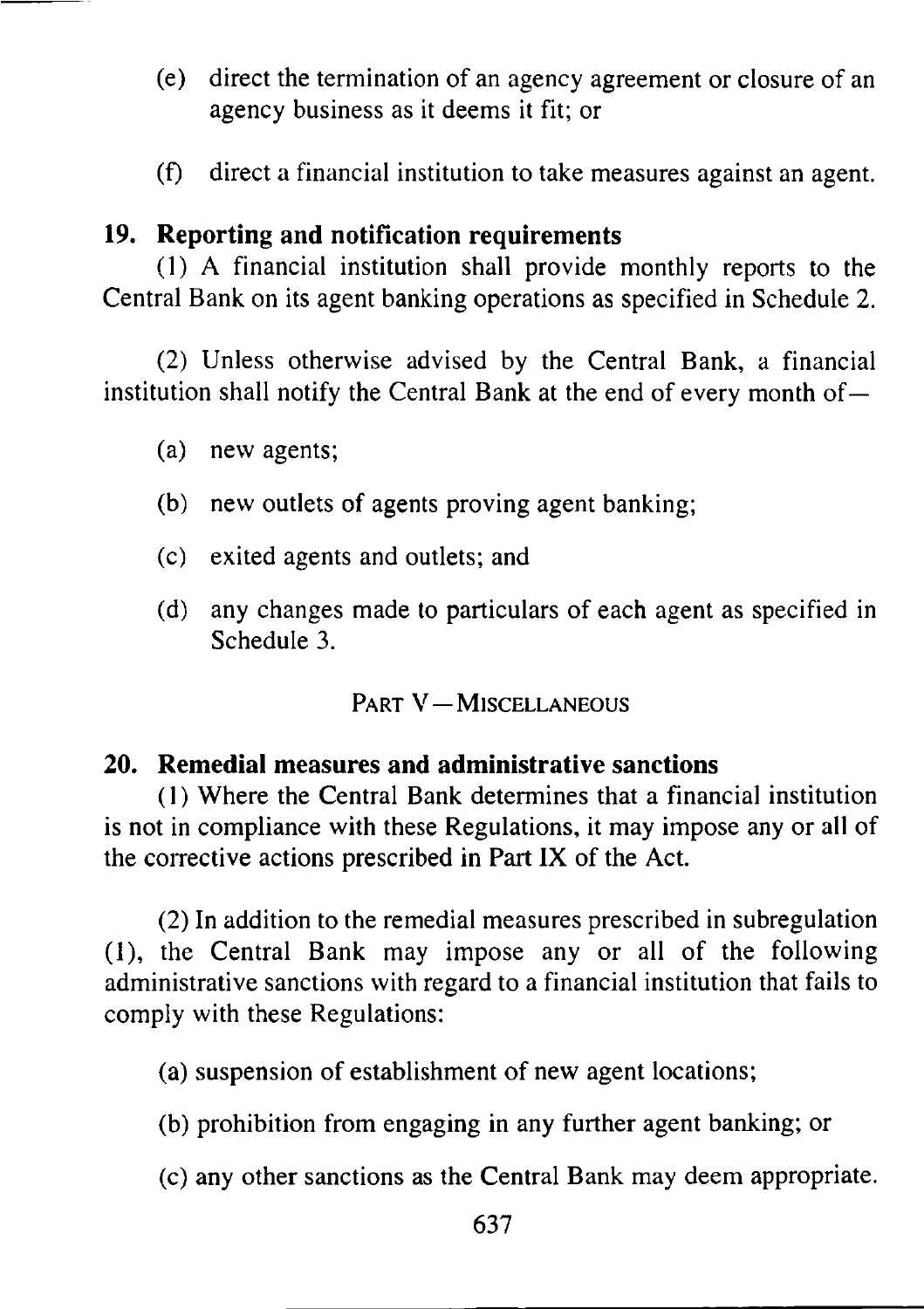### SCHEDULE 1

# FORM 1

THE FINANCIAL INSTITUTIONS (AGENT BANKING) REGULATIONS 2017

## APPLICATION FOR APPROVAL TO CONDUCT AGENT BANKING

# PART I: GENERAL INFORMATION

| 1.               |    | Name of Financial Institution:                                                                                                 |
|------------------|----|--------------------------------------------------------------------------------------------------------------------------------|
| $\overline{2}$ . |    | Contact information                                                                                                            |
|                  | a) |                                                                                                                                |
|                  | b) |                                                                                                                                |
|                  | c) |                                                                                                                                |
|                  | d) |                                                                                                                                |
|                  | e) |                                                                                                                                |
|                  | f) | Division: 2008 and 2008 and 2008 and 2008 and 2008 and 2008 and 2008 and 2008 and 2008 and 2008 and 2008 and 20                |
|                  | g) | Town: $\qquad \qquad$                                                                                                          |
|                  | h) | City:<br><u> 1980 - Johann Barn, mars ann an t-Amhain an t-Amhain an t-Amhain an t-Amhain an t-Amhain an t-Amhain an t-Amh</u> |

### PART II: PROPOSED AGENT BANKING NETWORK INFORMATION

| 3.<br>Regional agent network information |  |
|------------------------------------------|--|
|------------------------------------------|--|

| Region | Number of agents |
|--------|------------------|
|        |                  |
|        |                  |
|        |                  |
|        |                  |
|        |                  |

*reg 5(2)*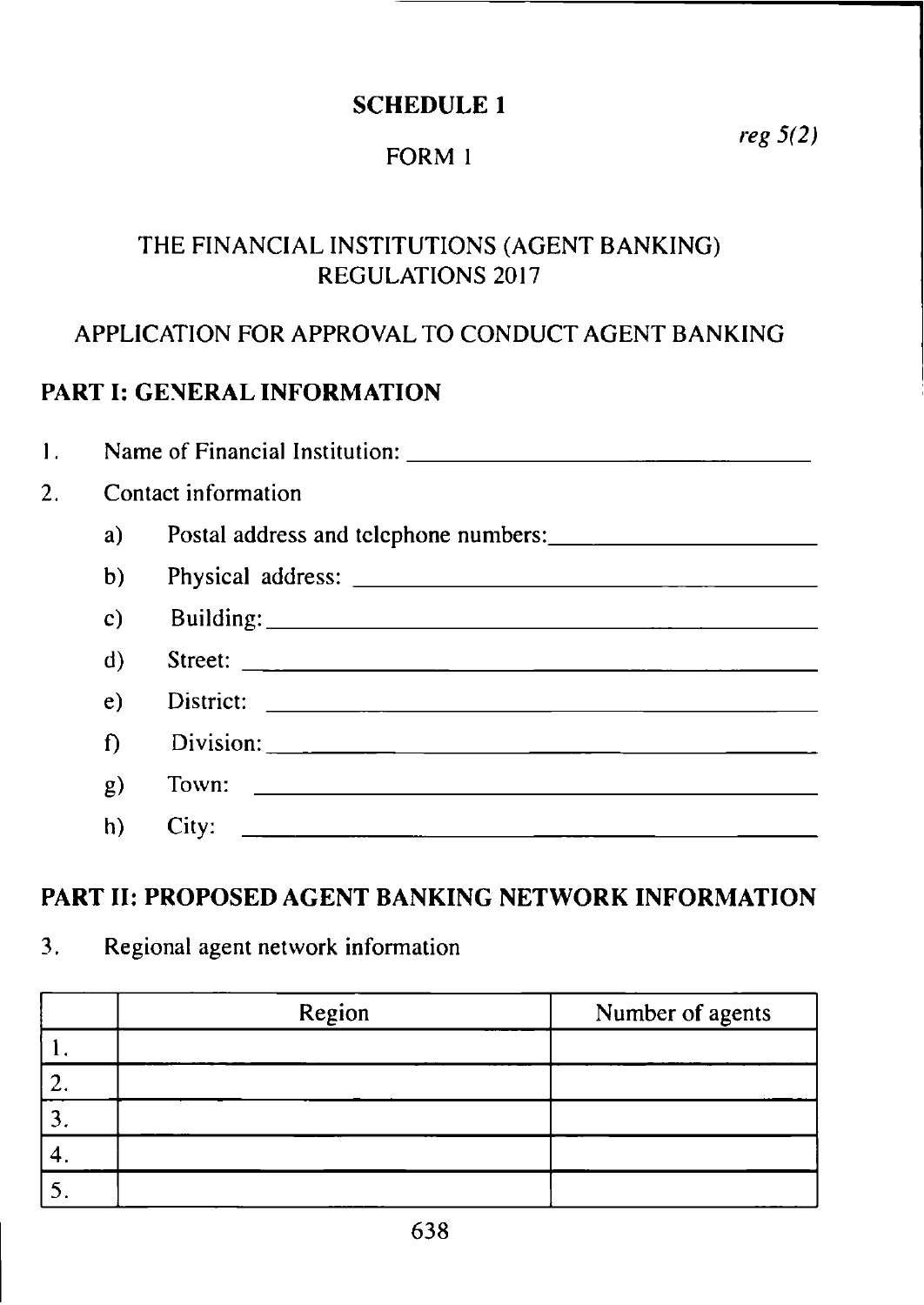4. The key Services to be rendered through agents. 5. The proposed technology platform to be used in operating agent banking 6. Description of the agent selection procedures and proposed date of commencing operations *(attach the detailed selection policy and agents operational guidelines)* 7. The following shall be attached to the application. (1) A detailed strategic plan of not less than one year. (2) A copy of the agency agreement. (3) The risk management frame work. **Signed for and on behalf of** (Applicant) (Applicant) (Applicant) (Applicant) (Applicant) ( Name:..... Signature: Title:.......

Dated at th is.................. day of 20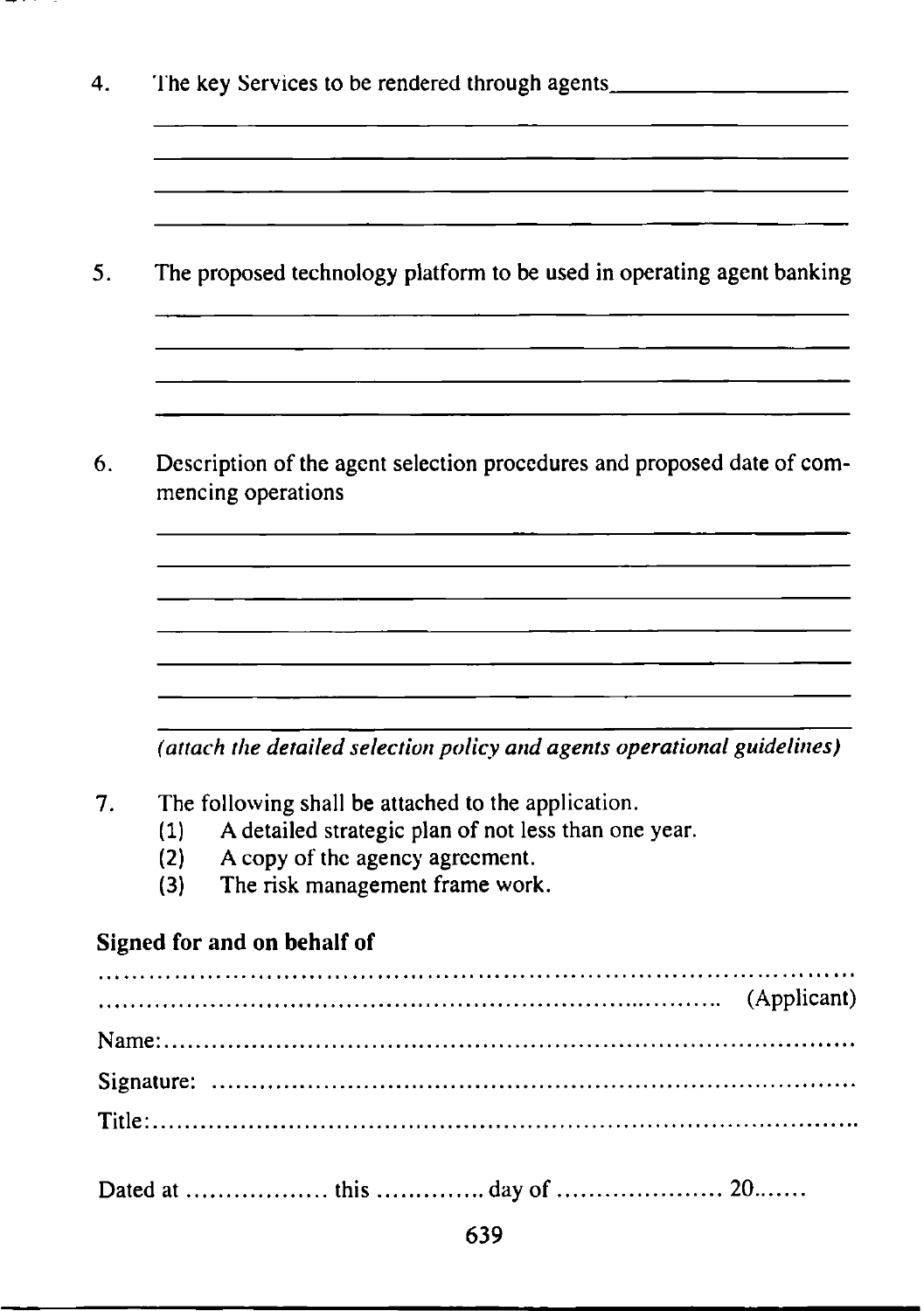# FORM 2

*reg 7 (3)*

# Agent Suitability Assessment Form

# Name of financial institution: Month:

| <b>Suitability Criteria</b>                                                                                                                                                                                                   | Details of your<br>suitability find-<br>ings and means<br>of verification | <b>Agent fulfils</b><br>criteria (yes/<br>no) |
|-------------------------------------------------------------------------------------------------------------------------------------------------------------------------------------------------------------------------------|---------------------------------------------------------------------------|-----------------------------------------------|
| Name of agent:                                                                                                                                                                                                                |                                                                           |                                               |
| Address:                                                                                                                                                                                                                      |                                                                           |                                               |
| Business entity:                                                                                                                                                                                                              |                                                                           |                                               |
| Negative information from the credit<br>reference bureaus or gathered from other<br>sources                                                                                                                                   |                                                                           |                                               |
| Any criminal record in matters relating to<br>finance, fraud, honesty or integrity                                                                                                                                            |                                                                           |                                               |
| Reputation (based on references from at<br>least two people of good social standing<br>hailing from the same locality as the person<br>and who have known the person for at least<br>three years, for instance, LC 1 or LC 2) |                                                                           |                                               |
| Business or work experience                                                                                                                                                                                                   |                                                                           |                                               |
| Sources of funds                                                                                                                                                                                                              |                                                                           |                                               |
| The business track record of the entity in<br>the last three years where applicable                                                                                                                                           |                                                                           |                                               |
| Any other matter which negatively or posi-<br>tively impacts on the person                                                                                                                                                    |                                                                           |                                               |
| Overall assessment: person suitable to<br>perform agent banking? (yes/no)                                                                                                                                                     |                                                                           |                                               |

# Name:

**Position:**

Signature:

Date: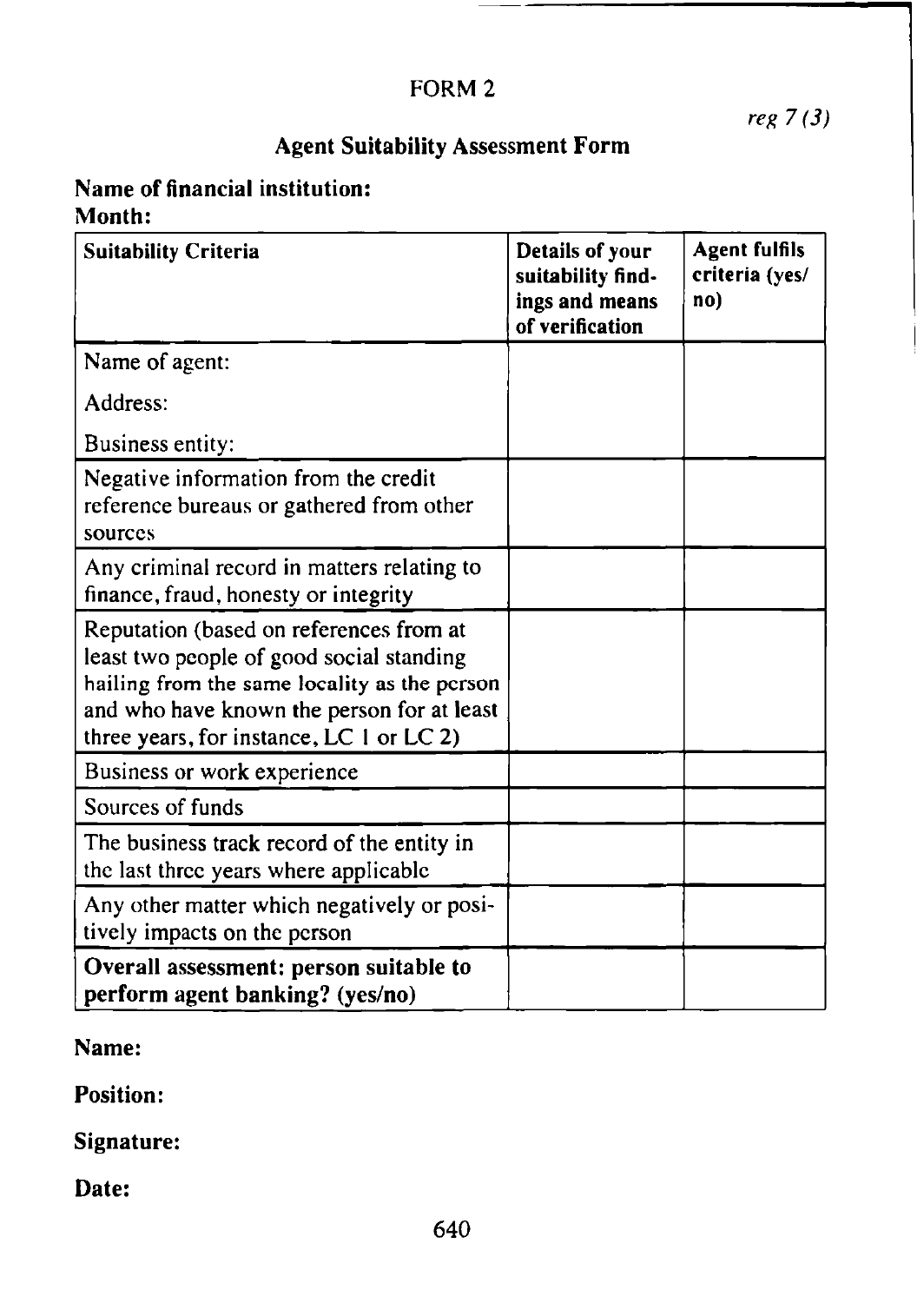# SCHEDULE 2

*reg 19(1)*

# **AGENT BANKING OPERATIONS**

# To be submitted by the 10<sup>th</sup> of the following month **Name of financial institution: Month:**

| Total number of active agents                                            |                                                                      |       |  |  |  |  |  |  |  |
|--------------------------------------------------------------------------|----------------------------------------------------------------------|-------|--|--|--|--|--|--|--|
| Number of new agents signed up during previous month                     |                                                                      |       |  |  |  |  |  |  |  |
| Number of agents exited during previous month                            |                                                                      |       |  |  |  |  |  |  |  |
| Number of branches serving as parent branches for agents                 |                                                                      |       |  |  |  |  |  |  |  |
|                                                                          | Number of agents attached to each parent branch                      |       |  |  |  |  |  |  |  |
|                                                                          | Number of transactions processed by agents                           |       |  |  |  |  |  |  |  |
|                                                                          | Total Value of Transactions processed by agents                      |       |  |  |  |  |  |  |  |
|                                                                          | Average size of transaction processed by agents                      |       |  |  |  |  |  |  |  |
|                                                                          | Total value of deposits taken by agents                              |       |  |  |  |  |  |  |  |
|                                                                          | Total value of withdrawals from agents                               |       |  |  |  |  |  |  |  |
|                                                                          | Total number of fund transfer/payments processed by agents           |       |  |  |  |  |  |  |  |
|                                                                          | Total number of accounts opened through agents (in reporting period) |       |  |  |  |  |  |  |  |
| Transactional limits (specify)-<br>(a) frequency<br>$(b)$ values $(UGX)$ |                                                                      |       |  |  |  |  |  |  |  |
| Suspicious transactions -<br>(a) number<br>(b) value (UGX)               |                                                                      |       |  |  |  |  |  |  |  |
| Total number of complaints                                               |                                                                      |       |  |  |  |  |  |  |  |
|                                                                          | Nature of complaints (list all relevant)                             |       |  |  |  |  |  |  |  |
| Complaints resolved                                                      |                                                                      |       |  |  |  |  |  |  |  |
| Number, nature and value of fraud:                                       |                                                                      |       |  |  |  |  |  |  |  |
| Number                                                                   | Nature                                                               | Value |  |  |  |  |  |  |  |
|                                                                          |                                                                      |       |  |  |  |  |  |  |  |
|                                                                          |                                                                      |       |  |  |  |  |  |  |  |
|                                                                          |                                                                      |       |  |  |  |  |  |  |  |
| System uptime                                                            |                                                                      |       |  |  |  |  |  |  |  |
| Name:                                                                    |                                                                      |       |  |  |  |  |  |  |  |
| <b>Position:</b>                                                         |                                                                      |       |  |  |  |  |  |  |  |
| Signature:                                                               |                                                                      |       |  |  |  |  |  |  |  |
| Date:                                                                    |                                                                      |       |  |  |  |  |  |  |  |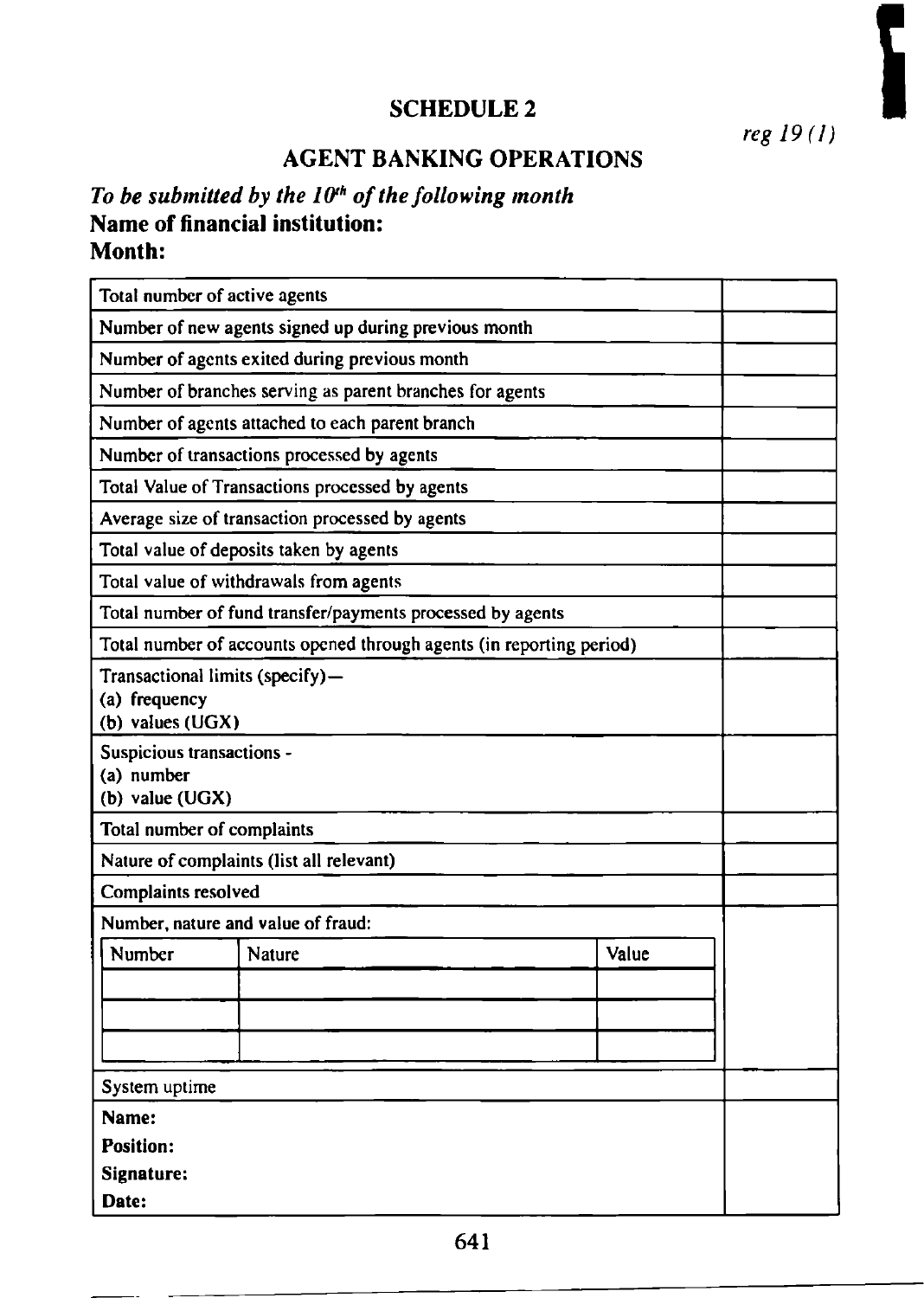### SCHEDULE 3

### **AGENT NOTIFICATION FORM**

*reg 19(2)*

To be submitted by the 10<sup>th</sup> of the following month

**Name of financial institution:**

**Month:**

#### **Part 1: New Agents or Outlets**

| Name of<br>Agent<br>O <sub>l</sub><br>Outlet | Unique ID<br>number | Place of<br>business | Village<br>located | LCI | District | <b>GPS</b><br>co-ordi-<br>nates | P.O. Box (if $\vert$<br>available) | Telephone | Licenced<br>business | Agent<br>Banking<br><b>Services</b><br>Provided | Parent<br><b>Branch</b> |
|----------------------------------------------|---------------------|----------------------|--------------------|-----|----------|---------------------------------|------------------------------------|-----------|----------------------|-------------------------------------------------|-------------------------|
|                                              |                     |                      |                    |     |          |                                 |                                    |           |                      |                                                 |                         |
|                                              |                     |                      |                    |     |          |                                 |                                    |           |                      |                                                 |                         |
|                                              |                     |                      |                    |     |          |                                 |                                    |           |                      |                                                 |                         |
|                                              |                     |                      |                    |     |          |                                 |                                    |           |                      |                                                 |                         |

### **Part 2: Exited Agents or Outlets**

| Name of<br>Agent<br>$\alpha$<br>Outlet | Unique ID-<br>number | Place of<br>business | Village<br>located | LC 1 | District | GPS<br>co-ordi-<br>nates | P.O. Box (if<br>available) | Telephone | Licensed<br>business | Agent<br><b>Banking</b><br><b>Services</b><br>Provided | Parent<br><b>Branch</b> | Reason for<br>exit |
|----------------------------------------|----------------------|----------------------|--------------------|------|----------|--------------------------|----------------------------|-----------|----------------------|--------------------------------------------------------|-------------------------|--------------------|
|                                        |                      |                      |                    |      |          |                          |                            |           |                      |                                                        |                         |                    |
|                                        |                      |                      |                    |      |          |                          |                            |           |                      |                                                        |                         |                    |
|                                        |                      |                      |                    |      |          |                          |                            |           |                      |                                                        |                         |                    |

**642**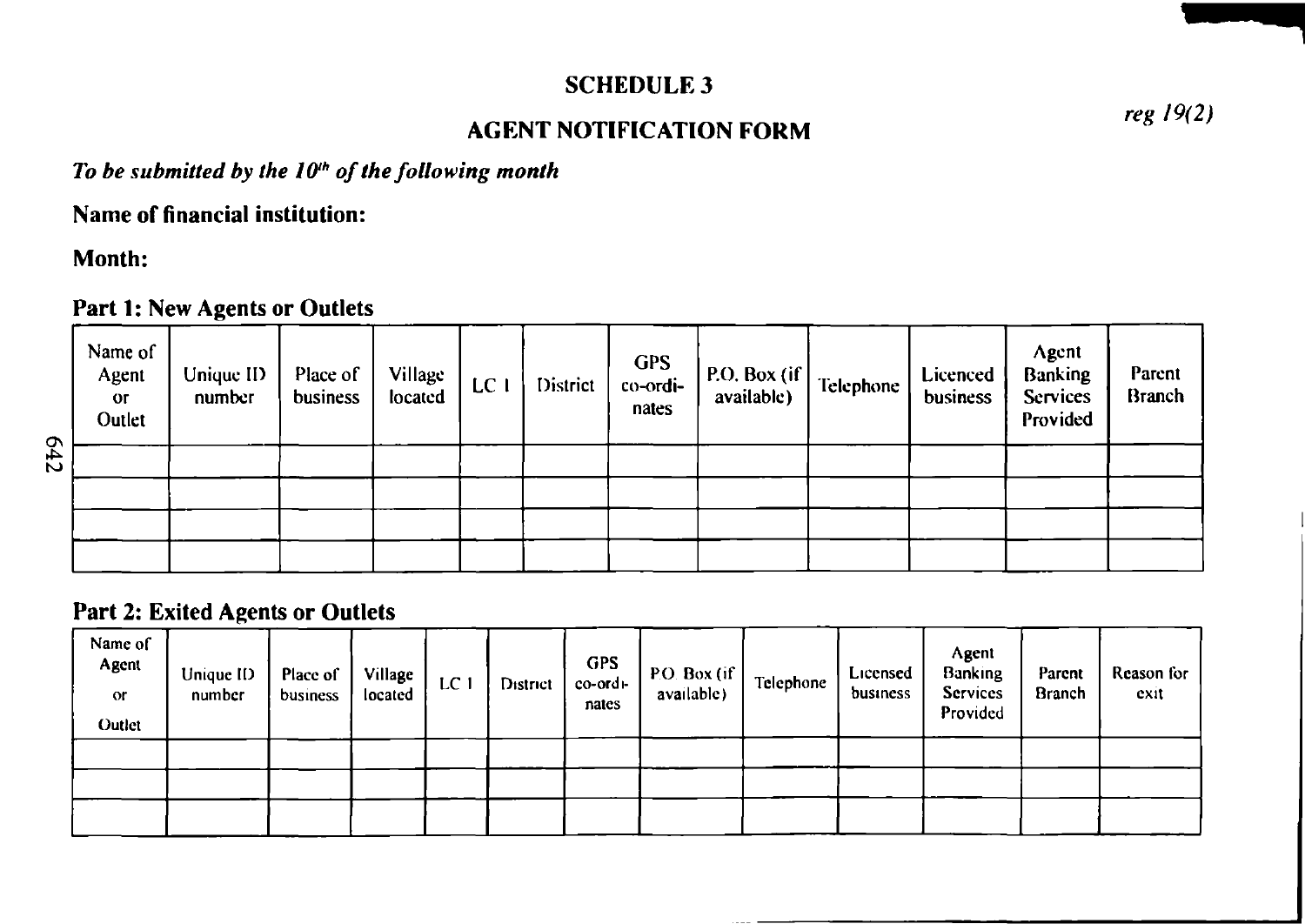# Part 3: Change of Agent Location

| Unique ID<br>number | Previous<br>location | <b>New</b><br>location | Village<br>located | 1.C.1 | District | GPS<br>co-ordi-<br>nates | P.O. Box<br>(if avail-<br>able) | Telephone | Li-<br>cenced<br>business | Agent<br>Banking<br>Services<br>Provided | Parent<br>Branch | Reason for<br>relocation |
|---------------------|----------------------|------------------------|--------------------|-------|----------|--------------------------|---------------------------------|-----------|---------------------------|------------------------------------------|------------------|--------------------------|
|                     |                      |                        |                    |       |          |                          |                                 |           |                           |                                          |                  |                          |
|                     |                      |                        |                    |       |          |                          |                                 |           |                           |                                          |                  |                          |
| Name:               |                      |                        |                    |       |          |                          |                                 |           |                           |                                          |                  |                          |
| Position:           |                      |                        |                    |       |          |                          |                                 |           |                           |                                          |                  |                          |
| Signature           |                      |                        |                    |       |          |                          |                                 |           |                           |                                          |                  |                          |
| Date:               |                      |                        |                    |       |          |                          |                                 |           |                           |                                          |                  |                          |
|                     |                      |                        |                    |       |          |                          |                                 |           |                           |                                          |                  |                          |
|                     |                      |                        |                    |       |          |                          |                                 |           |                           |                                          |                  |                          |
|                     |                      |                        |                    |       |          |                          |                                 |           |                           |                                          |                  |                          |
|                     |                      |                        |                    |       |          |                          |                                 |           |                           |                                          |                  |                          |
|                     |                      |                        |                    |       |          |                          |                                 |           |                           |                                          |                  |                          |
|                     |                      |                        |                    |       |          |                          |                                 |           |                           |                                          |                  |                          |